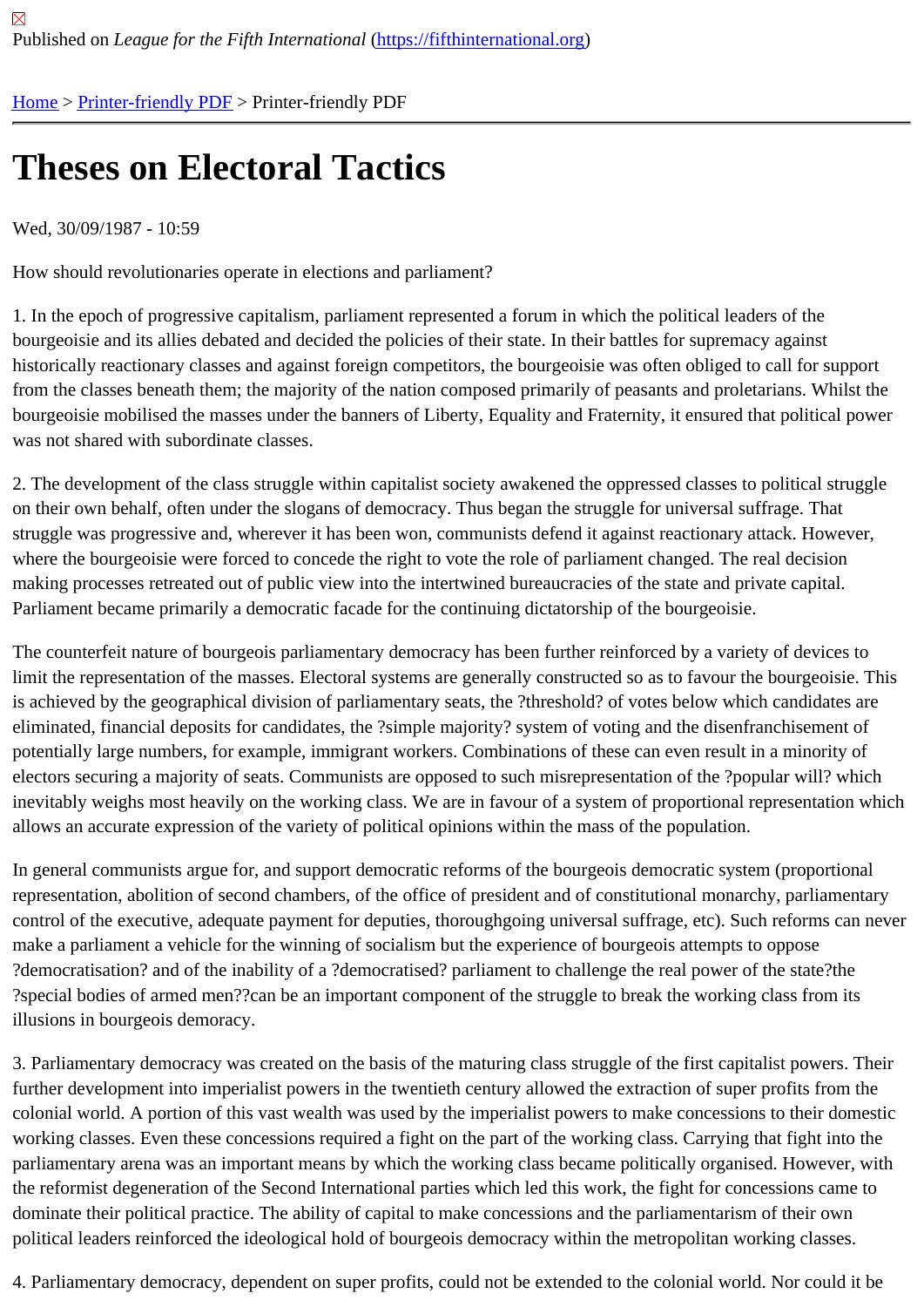maintained consistently even in the imperialist heartlands. Declining subordinate imperialisms such as Spain and Portugal and the defeated imperialists after the First World War necessarily had to dispense with the luxury of democracy in order to raise the rate of exploitation to compete with their enemies and rivals. Similarly, even in the wealthiest imperialisms, parliaments have recognised their essentially decorative role by passing legislation for their own suspension in time of war or social crisis.

5. Nonetheless, as long as the proletariat and its allies among the oppressed and exploited have illusions in parliaments, communists have to recognise their responsibility to dispel those illusions by developing tactics which will enable the masses, through their own experience, to see the impotent and counterfeit nature of bourgeois democracy. The fundamental principles underpinning parliamentary strategy and tactics were laid down by the Communist International in the revolutionary phase of its first four congresses (1919-22).

6. The parliamentary election, which appears to offer the proletariat and oppressed an opportunity to decide the fate of the nation, is the starting point for communist tactics towards parliaments. Elections generate a higher degree of political activity and interest. This allows communists to address their propaganda to a far wider audience; the communist programme can be presented in the context of widespread discussion of what past governments have done and what future ones ought to do.

The most elementary principle for communists is that it is necessary for the working class to control society. Consequently there can be no circumstances in which communists call for support for parties based in, or representing, the bourgeoisie. Similarly, parties or movements which profess to be ?non-class? (e.g. Green or ?ecological? parties) are, in fact, camouflaged bourgeois parties and no support for their candidates can be given.

Where possible, communists should stand as candidates in order to exploit to the full the platform offered by an election. The manifesto of the party should consist of the communist programme, as applied to the specific time and place, in the form of an action programme. It follows that the elaboration of such a programme is a prerequisite for the standing of communist candidates. In addition the party must have the organisational and personnel resources to mount a consistent campaign amongst the working class.

7. The purpose of a communist election campaign is primarily to win adherents to communism, to organise them and to extend their influence within the working class. The winning of seats in parliament is always subordinated to this end. The campaign itself should stress the necessity of direct working class action to achieve even its most basic objectives and the impossibility of utilising parliament to defeat the bourgeoisie and overthrow their system. Only seats won on this basis represent a victory and can serve as a secure foundation for communist tactics within the parliamentary arena itself. For these reasons communists do not decline to stand for election for fear of ?splitting the working class vote?. The identification and organisation of new recruits to communism is a higher good than the election of a noncommunist member of a fraudulent parliament. Nonetheless, it will usually be advisable to stand candidates in the reformists? stronger constituencies since these will normally be areas of working class concentration with greater possibilities of reaching the most class conscious workers.

8. The aim of tactics within parliament is to reveal its true purpose and nature as a talking shop which obscures the operation of the bourgeois state. Communists seek to use parliament as a platform from which to explain their programme of revolution to the widest possible audience. Secondly, communists should seek to expose publicly the intentions and class interests behind the proposals of factions of the ruling class, and its agents, as expressed in parliamentary debate and legislation. Thirdly, communist deputies should attempt to obstruct and delay particularly antiworking class laws and support, or promote, legal reforms in the interests of the working class and/or the oppressed sections of society. Exploitation of parliamentary privilege to attack parliament, to unmask the hypocrisy of bourgeois ideology, to present the case of the exploited and oppressed is the hallmark of communist tactics within parliament.

9. Where, because of size and resources, communists are unable to stand their own candidates but there exist other, noncommunist, working class candidates, it may be principled to operate a united front in the form of critical electoral support. Here, the decisive criterion is the relationship of non-communist candidates to the working class and the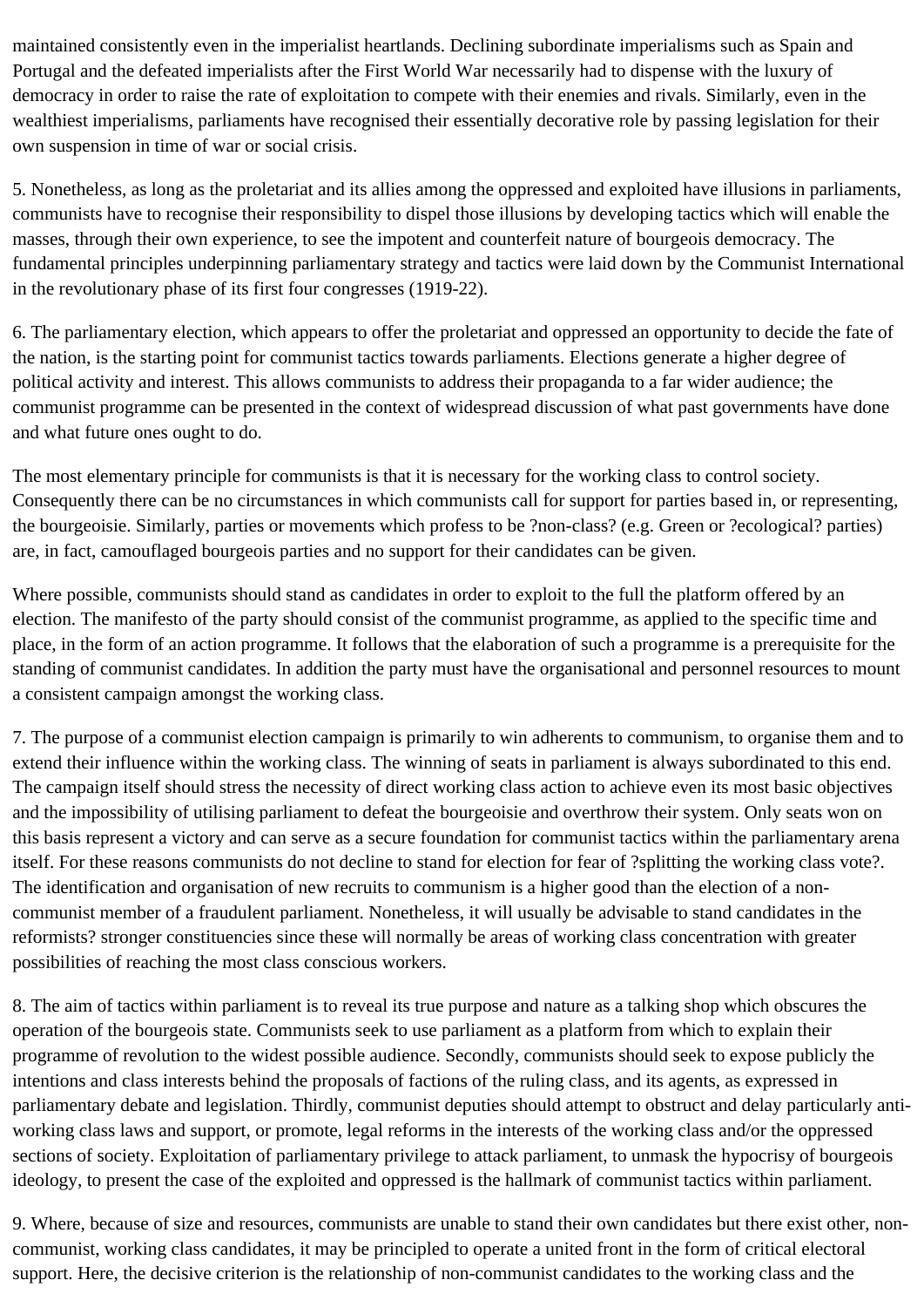oppressed, not the platform of the party. Whilst it is true that non-communists can make promises of pro-working class measures if they are elected and, thereby, win working class support, the requirements of the capitalist system will limit their ability to fulfil such promises, even where they are genuinely made. Communists must seek to warn the working class of this and to exploit the contradictions between reformists and their working class base when such promises are not fulfilled. It is the contradictory nature of such parties which allows the operation of the united front towards them.

This tactic can be applied where such candidates are standing as resentatives of organisations organically linked to the working class, for example, reformist parties or trade unions where no such parties exists. By critical support is meant calling for workers to vote for these candidates but on the basis of criticism of their programme. Once again, the communist programme is the basis of communist propaganda posed as demands on the candidates. Not only must the superiority of this programme over that of the reformists be explained but also the record of the reformist party in failing to fulfil even the limited promises made in the past. Such argumentation, however, is unlikely to convince the mass of workers to desert ?their? party. It is necessary also to pose the need for working class action to hold that party to its current promises and to achieve immediate objectives.

In keeping with the principles of united front work, communists march under their own banner of an action programme, sparing neither criticisms of, nor warnings about, the non-communist parties and candidates. They honestly offer to ?strike together? with the non-communists both in the sense of voting for their candidate and of taking joint action in current struggles. In this way the non-communists can be put to the test in practice. In periods of relative class peace this tactic has an important application, even for small propaganda groups, in the training of cadre and the recruitment of new forces on an understanding of the method of the united front.

10. Where established reformist parties exist, and communists are not strong enough to stand their own candidates, such critical support may be repeatedly necessary over a long period. Nonetheless, the tactic should not be allowed to become a routine, automatic endorsement of non-communist candidates. Such repeated use of the tactic must not be allowed to transform it into a strategy. Long use of the tactic must not degenerate into a belief that only the experience of a government of the working class party can break the working class from reformism and that, therefore, the achievement of such government is a strategic necessity for the working class.

The use of the tactic must always be based on a concrete analysis of the current situation. A change of bourgeois government is never the communist solution to any crisis facing the working class. Empty slogans to ?kick out? a particularly unpopular government before the working class is in a position to enforce its own government, based on its own fighting organisations, is a dangerous spreading of illusions in the potential of non-communist parties to protect or extend working class interests. Similarly, demands for a reformist party government ?on a socialist programme? or, what amounts to the same thing, that the ?left? reformists should lead a fight for this, can never be communist slogans. Equally, to argue for working class support for a non-communist party on the grounds that it is a ?lesser evil? than an openly bourgeois party implies the dangerous conclusion that such parties, in government, necessarily offer a form of defence against bourgeois attack. Whilst the election of a bourgeois workers? government might obstruct a planned attack by the bourgeois parties this will only be temporary if the working class does not adopt the action programme of the communists which must be posed as demands on the bourgeois workers? party as the basis for critical support.

11. Where elections are used by the bourgeoisie to quell an explosion of working class militancy, communists must argue for the superiority of direct action to win the demands of struggle. This may require a boycott of the election or critical support of militant, non-communist, representatives of the struggle (strike committees, action councils, etc) against established parties. The boycott tactic can be implemented in situations where participation in electoral campaigns would positively divert the working class from battles it was actively engaged in, for example generalised revolutionary uprisings that threaten to go beyond the bourgeois order or where the masses can clearly perceive the counter-revolutionary intent of parliamentary elections (e.g. Russia 1905).

Abstention, however, is mandatory where there is no candidate that can be supported on a principled basis. Where, for example, there is no working class candidate, even of a reformist party, communists cannot advise the working class to vote for the most ?sympathetic? candidate or for a candidate of a bourgeois party who has the backing of working class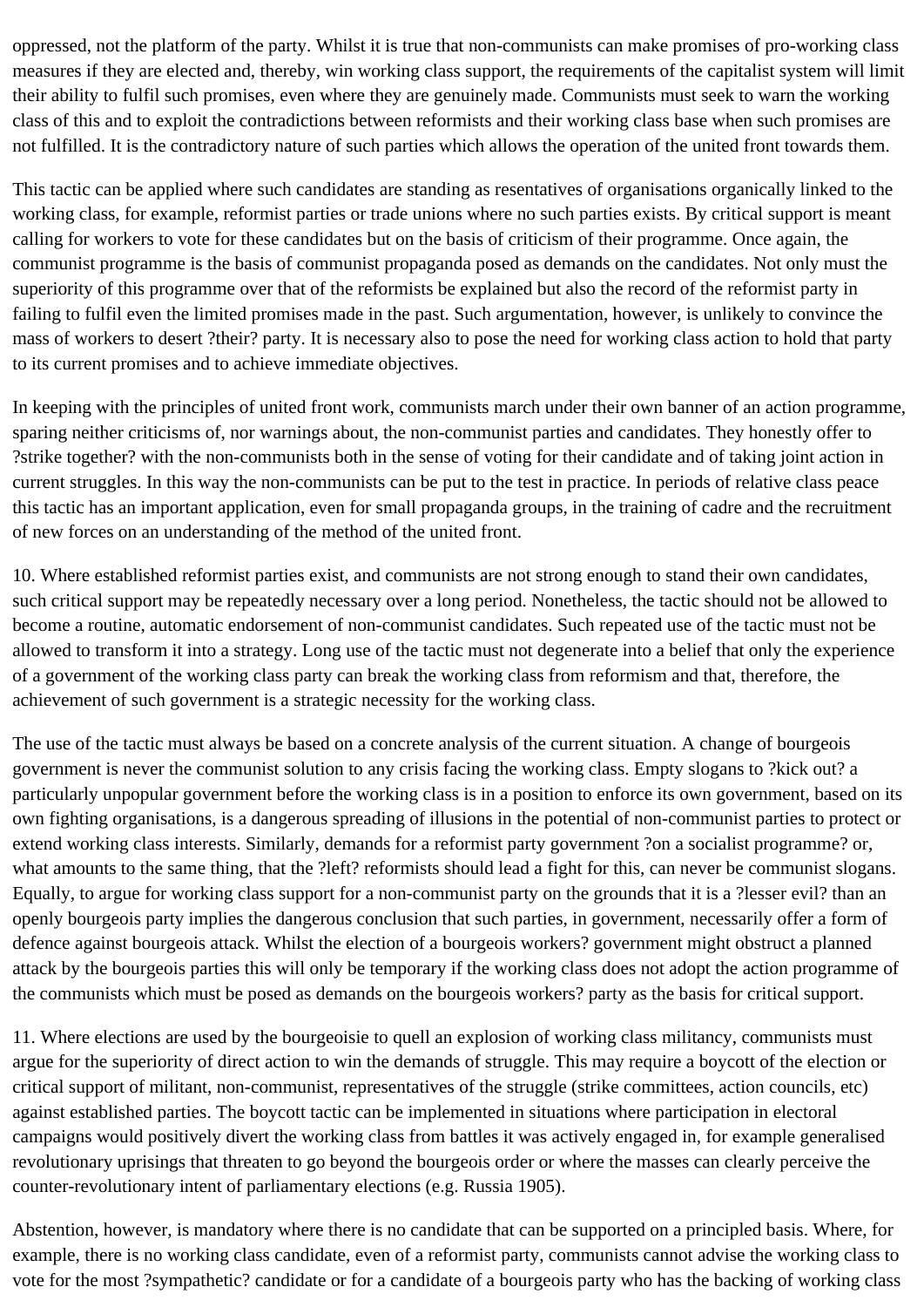organisations. In such a situation, mobilisation around the election might best be served by campaigning for ?spoiled ballots? in order to register working class opposition to all candidates. In certain circumstances this might be used to gauge the support for the action programme of the communist organisation.

12. Critical electoral support can also be applied to candidates representing oppressed groups such as ethnic minorities. Here the criteria must include not only the relationship of the candidate to the group but also the objectives and the methods of struggle proposed for the oppressed. Where support for these is possible on a principled basis (i.e. they do not conflict with the historic interests of the working class) then the decision to offer a united front to the oppressed, at the expense of the united front with the reformist working class, can also be principled despite the non-proletarian character of the candidate. Such decisions can only made in the light of specific circumstances such as the political significance of the campaign and the possibility of influencing the supporters of the candidate towards communism.

13. Communists give critical support to non-communist parties on the basis of the relationship of the party to the working class or oppressed. No distinction should be made on the basis of the personality or private opinions of the candidate. We do not give differential support to ?left? as against ?right? candidates.

14. For the same reason we do not give critical support to centrist candidates on the basis that their platform is somewhat better than that of other candidates. By centrists we mean those groups who vacillate between revolutionary and reformist positions. Such vacillation is mortally dangerous in the leadership of the class, particularly in the conditions of social crisis in which centrist formations are often created. Typically, however, the platform of centrism includes elements taken from the communist programme. It can, therefore, appear to be qualitatively better than that of reformism. This is an illusion since the superiority of the communist programme does not lie in the individual desirability of each of its demands but in the cumulative effect of all of them taken together as a strategy for the conquest of power. A party which stands for election on a platform that includes only parts of the strategy of revolution and mixes them with part of the strategy of reform, that is collaboration with the bourgeoisie, is a party that would lead the working class to disaster, to division at the crucial moments of struggle.

However, where centrist candidates represent a genuine break by significant working class forces away from reformism and towards communism then it can be principled to offer electoral support to such ?candidates of struggle?. This applies both to such candidates standing against openly reactionary opponents and against the ?official? candidates of reformist parties. Where centrists do not represent an important force within the working class, even though they may have a degree of electoral support, or where they represent nobody but themselves, we do not give such critical support. Their candidature is a diversion and a dead end for the class and the duty of revolutionaries in such situations is to make the united front with the mass of the working class and not to support the centrists.

15. In terms of their class character Stalinist parties are, like social democratic parties, bourgeois workers? parties. They are not qualitatively better or worse than social democrats. Any decision to extend critical support to Stalinist candidates has to be taken on the basis of their relationship to the working class. In countries where they are no more than a sect no support should be given. In countries where they are the dominant working class party (e.g. Italy) critical support should be given as explained above. Where the working class is roughly equally divided between social democratic and Stalinist parties, communists must assess which is the more closely related to the most highly organised and class conscious elements of the working class and urge critical support for it. This could, of course, result in different recommendations in different regions. Where a clear preference is not possible, revolutionaries may argue for workers to support the reformist party of their choice.

Where the development of the class struggle makes it concretely possible locally or nationally, communists may argue for democratic, accountable and genuinely representative conferences of the workers? organisations to debate and decide the question of which candidates of the workers? parties in the bourgeois elections should be supported, and to place demands on the reformist workers? parties to stand down rival candidates. Propaganda and agitation for such a tactic would enable communists to put to the test those reformist leaders in whom workers? illusions are strongest, by strengthening the reformists position against the capitalist parties, even to the extent of putting them into office.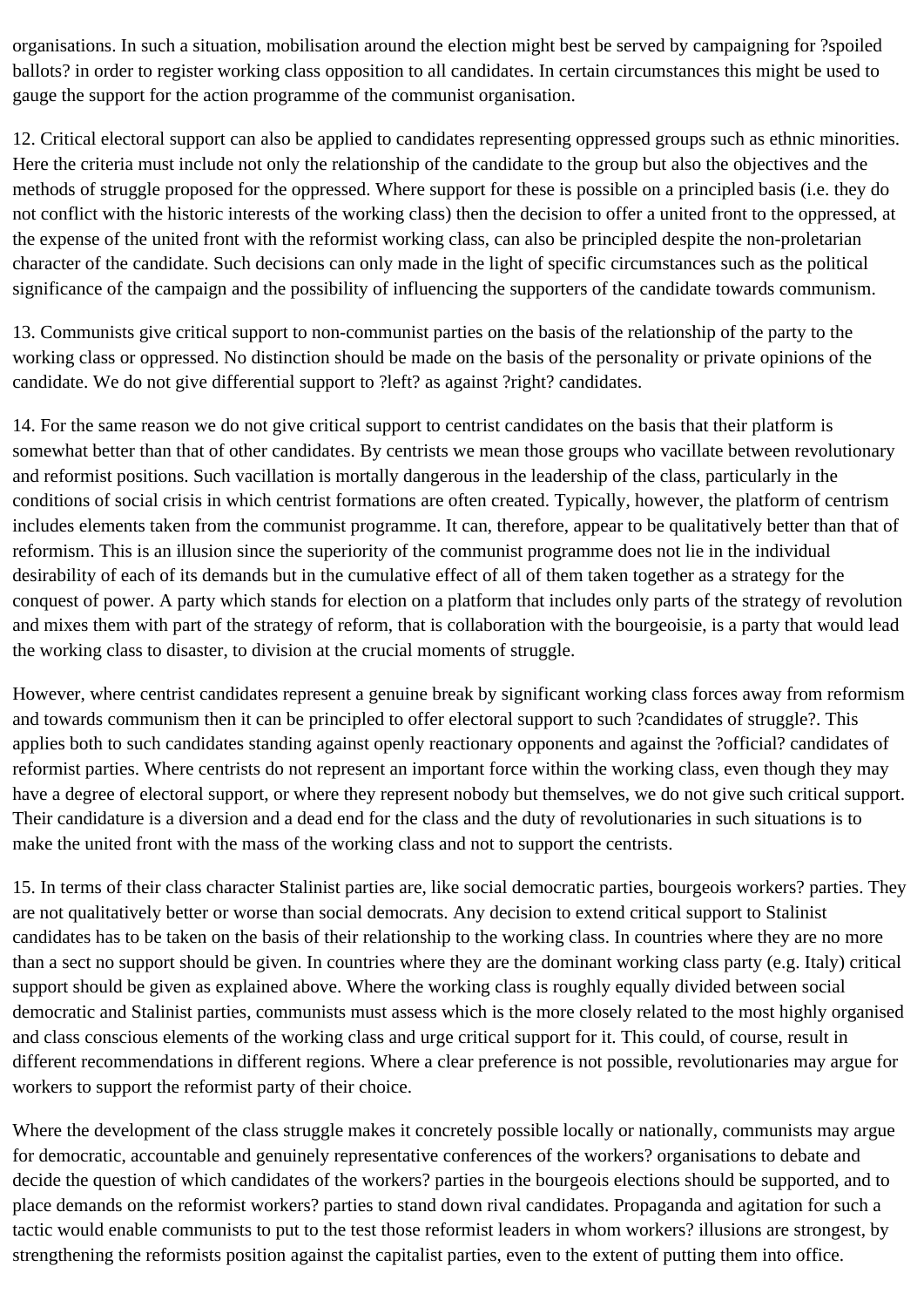In all such conferences or ?workers? primaries?, communists would argue their own action programme and, where possible, put forward their own candidates for adoption. Where such conferences are genuinely representative and democratic then they may offer a better opportunity for communist propaganda and agitation than would be offered by standing a communist candidate through the usual bourgeois democratic channels.

For this reason, on condition that such conferences are genuinely democratic and representative, communists would withdraw their own candidates from the bourgeois elections if instructed by the conference, and would offer critical support to the ?workers? candidate? identified by the conference.

16. Only consistent communist politics represents a thoroughly independent proletarian policy. All non-communist political currents, consciously or not, represent collaboration with one faction of the bourgeoisie and its state or another. The fundamental demand that communists make on such currents, therefore, is that they Break with the Bourgeoisie! The existence of a popular front, an actual or intended pact with openly bourgeois parties, does not alter communist electoral tactics. Where it is impossible to stand communist candidates we give critical support to the mass based workers? parties within the popular front whilst demanding that they exclude the bourgeois candidates from their lists. The fight to exclude such bourgeois candidates can be used by revolutionaries to illustrate the nature of the popular frontist politics of the bourgeois workers? parties and the need for working class independence organisationally and politically. In the event of the reformist parties refusing to break with the bourgeois candidates we call on workers to vote only for the bourgeois workers? party candidates, even though this might mean effectively a call for ?active abstention?, namely a spoiling of ballot papers.

17. Because of their relative poverty, imperialised countries are rarely able to maintain bourgeois democratic parliaments on a consistent basis. However, in keeping with the highly uneven development of such countries and the consequent wide range of differences in the level of development of the classes within them, a wide range of possibilities exists. The most developed exhibit many of the features of the class structure of the metropolitan countries, including parliamentary democracy, whilst the least developed may be under direct colonial control with no political rights granted to their citizens. Communist tactics have to be related to these basic phenomena. Apart from the conjunctural questions that may face such societies a fundamental objective of communist propaganda and agitation is the development of independent working class consciousness and organisation. Even in the most underdeveloped societies safeguarding and extending the independence of the proletariat from alien class forces is a precondition for all tactics.

18. The distinguishing feature of the class struggle in imperialised countries is the continuing significance of the tasks classically associated with the bourgeois revolution, above all national sovereignty and the land question. These national tasks, however, do not detract from the primacy of the proletariat?s struggle against capitalism and for socialism. This flows from the global level of development of the productive forces and of the class struggle. The communist answer to the questions of the bourgeois democratic revolution is that the historically progressive elements such as the overthrow of foreign domination, the eradication of pre-capitalist economic and social formations and the involvement of the majority of the people in political life, can only be guaranteed by the creation of a workers? state, in alliance with the oppressed strata of town and country and the expansion of the revolution beyond national frontiers. This will necessitate a struggle against the representatives of capital both foreign and national.

19. Consequently, in the struggle against foreign and national capital, communists do not pose the creation of an ?independent? bourgeois parliament as the salvation of the nation. They argue the strategic alternative of soviet power and soviet democracy amongst the working class and peasantry. However, where widespread illusions in parliamentary democracy exist it would be sterile sectarianism for them to limit themselves to repetition of the advantages of soviets over parliaments. Where no parliament exists, communists relate to democratic illusions by demanding the formation of a sovereign, unicameral constituent assembly and for free elections to it to be held under the control of workers? and peasants? organisations.

Where they can stand for election, communists stand for the creation of a workers? and peasants? government, responsible to, and based upon, the fighting organisations of the working class and peasantry and committed to a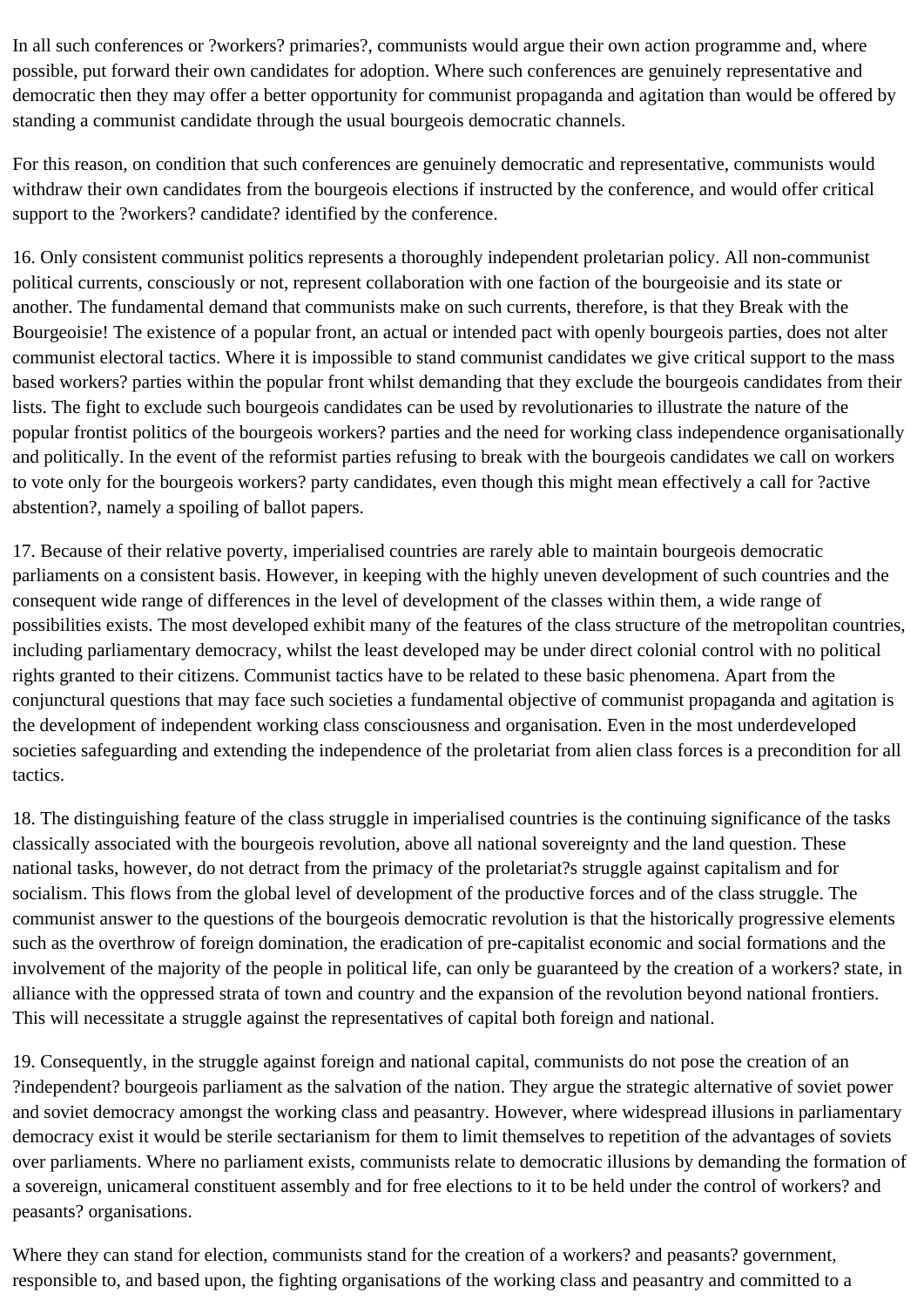programme of expropriation of the major capitalists and landowners and the arming of the workers and peasants against capitalist counter-revolution. Where communists are unable to stand their own candidates but there exist parties organically linked to the working class (e.g. Social Democratic or Stalinist parties) in whom significant sections of the working class have illusions, then the tactic of critical electoral support could be applied on the basis of the same criteria as outlined above for the imperialist countries. The action programme of the communists would be the basis for criticism of the programmes of the reformists (or centrists) and would be raised as demands on their candidates summed up in the general demand, Break with the Bourgeoisie!

20. Because of the retarded nature of their development and the consequent incomplete class differentiation, the identification of parties with specific social classes will often be ill-defined in imperialised countries. In addition, oppressive regimes may prevent the open formation of political parties and the active involvement of the masses in political life. Under such circumstances it is necessary for communists to operate a range of united front tactics designed to relate to widespread illusions in non-proletarian political forces.

21. Although critical electoral support is a variant of the united front tactic the fact that it involves the question of government sets it apart from other applications of the united front in the imperialised world. Although in the context of, for example, a national liberation struggle, it is theoretically possible to form principled united fronts even with ?national bourgeois? elements for immediate common action against a common enemy, this cannot be extended to the governmental level. At that level there can be no common interest between the bourgeoisie and the proletariat and, unlike the bourgeois workers? parties of the imperialist world, such parties are not tied to social forces that might force them to adopt anti-capitalist measures. Critical electoral support for a party representing the bourgeoisie is, therefore, excluded. However, because of their conditions of existence, the petit-bourgeoisie, urban and rural, of the imperialised world can give rise to mass based revolutionary movements.

Although wedded to a bourgeois programme such movements may have to adopt revolutionary methods even for bourgeois objectives (e.g. redistribution of the land or expulsion of a colonial power). It is therefore possible that, in order to relate to such movements, communists might utilise the tactic of critical electoral support for parties organically linked to such petit-bourgeois mobilisations. However, it is to be expected that social crises of the magnitude necessary to generate such petit-bourgeois movements would also ensure the development of proletarian, if non-communist, forces. Clearly it would be the duty of communists to relate to these forces rather than those of the petit-bourgeoisie, if necessary via the tactic of critical electoral support. Communist utilisation of the tactic of critical electoral support with regard to petit-bourgeois movements, therefore, has to be regarded as exceptional. At the same time the tactic of the workers? and peasants? government clearly implies the possibility of alliances with the representatives of such forces after an election.

22. Where repressive regimes have prevented the full development of nationally organised political parties or where reactionary electoral laws prevent small political parties from standing candidates, the proposal for an ?electoral bloc? of different political parties and groupings is likely to be made. The decisive criterion for taking part in such blocs is whether communist candidates will be allowed to make communist propaganda and to criticise other components of the bloc where this is necessary. Without these rights such a bloc is merely a platform for non-communist propaganda and candidates and communists should not enter them. The tactic of critical electoral support for the candidates of the bloc would be a viable alternative where the conditions in thesis 19 are fulfilled.

23. The precise role and powers of presidents vary from state to state but, in general, the office is designed as a counterweight against the popularly elected assembly. The very existence of the office is an indication of the propensity towards Bonapartism inherent in the bourgeois state. As in the case of the ?constitutional monarchy? the office of president is designed to allow parliament to be overruled whenever there is a danger that its popular electoral base, despite all safeguards, might cause it to adopt positions inimical to the interests of the bourgeoisie and their state. The presidency, therefore, stands in contradiction to the parliamentary system inasmuch as the latter is any kind of expression of the popular will. In the context of the formation of a parliamentary system, therefore, in addition to arguing for a revolutionary constituent assembly, communists argue against the creation of a presidential republic.